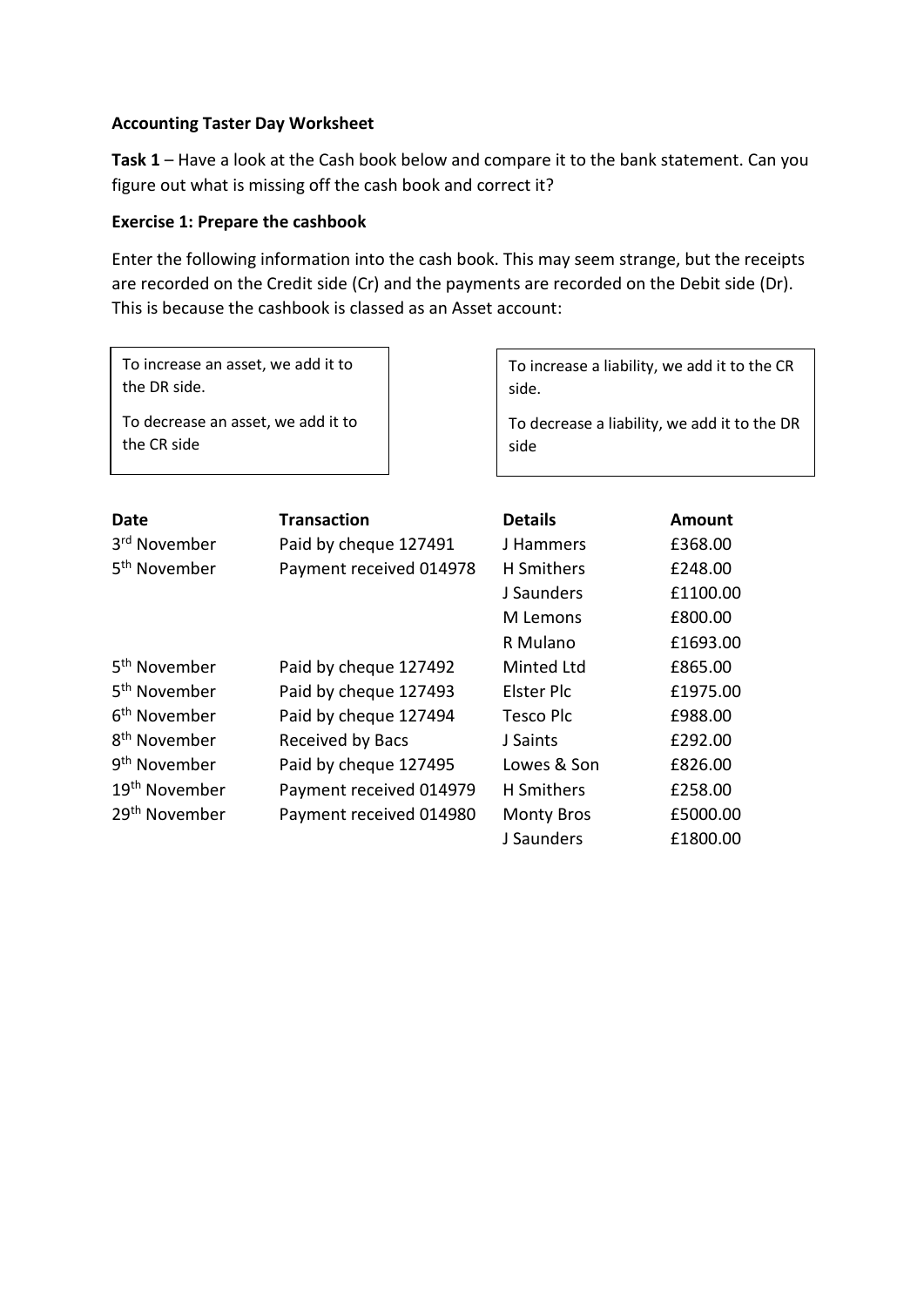#### Cashbook as at 30 November 2020

| Dr                  |                        |     |                    | Cashbook  |                        |             |     |                    | Cr          |
|---------------------|------------------------|-----|--------------------|-----------|------------------------|-------------|-----|--------------------|-------------|
| Date                | Details                | Ref | Cash               | Bank      | Date                   | Details     | Ref | Cash               | Bank        |
|                     |                        |     | $\pmb{\mathsf{f}}$ | ${\bf f}$ |                        |             |     | $\pmb{\mathsf{f}}$ | $\mathbf f$ |
| 31<br>Oct           | Balance b/d            |     |                    | 8600      |                        |             |     |                    |             |
|                     |                        |     |                    |           |                        |             |     |                    |             |
|                     |                        |     |                    |           |                        |             |     |                    |             |
|                     |                        |     |                    |           |                        |             |     |                    |             |
|                     |                        |     |                    |           |                        |             |     |                    |             |
|                     |                        |     |                    |           |                        |             |     |                    |             |
|                     |                        |     |                    |           |                        |             |     |                    |             |
|                     |                        |     |                    |           | 30<br>Nov              | Balance c/d |     |                    |             |
|                     |                        |     |                    |           |                        |             |     |                    |             |
| 30<br>Nov           | Balance                |     |                    |           | $\overline{30}$<br>Nov | Balance     |     |                    |             |
| $\mathbf{1}$<br>Dec | <b>Balances</b><br>b/d |     |                    |           |                        |             |     |                    |             |

Both sides of the cash book must add up.

Add up both sides and whichever is the greatest balance is the one you use to balance to. For example, if the debit side totals £20,000 and the credit side totals £12,000, then the balance c/d figure is on the credit side for £8,000 (£20,000 - £12,000). This c/d figure, then becomes the b/d figure.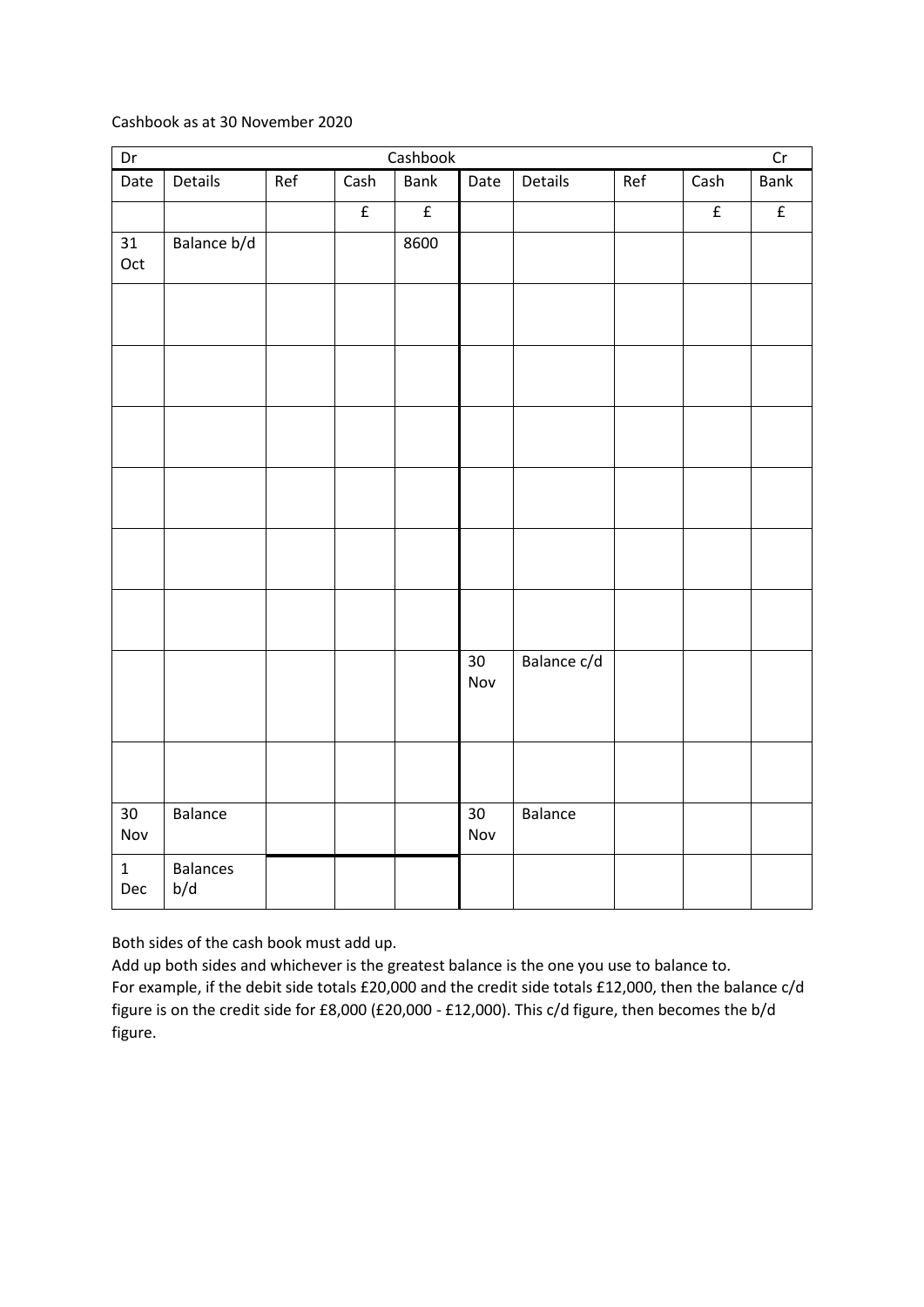# **Bank statement for Elliott Brothers Limited**

Account Name Elliott Brothers Limited **Branch Birmingham** 

### Account Number 00146597 Statement Number: 49

| <b>DATE</b> | <b>PARTICULARS</b>             | <b>PAYMENTS</b> | <b>RECEIPTS</b> | <b>BALANCE</b> |
|-------------|--------------------------------|-----------------|-----------------|----------------|
| 2020        |                                | £               | £               | £              |
| 1 Nov       | <b>Balance brought forward</b> |                 |                 | 8600.00 CR     |
| 2 Nov       | <b>BACS H Hamlin</b>           |                 | 187.00          | 8787.00CR      |
| 5 Nov       | Cheque 127491                  | 368.00          |                 | 8419.00CR      |
| 5 Nov       | 014978                         |                 | 3841.00         | 12260.00CR     |
| 7 Nov       | Cheque 127494                  | 988.00          |                 | 11272.00CR     |
| 10 Nov      | <b>BACS J Saints</b>           |                 | 292.00          | 11564.00CR     |
| 11 Nov      | <b>Bank charges</b>            | 25.00           |                 | 11539.00CR     |
| 14 Nov      | <b>Bank interest</b>           |                 | 18.00           | 11557.00CR     |
| 18 Nov      | Cheque 127495                  | 826.00          |                 | 10731.00CR     |
| 18 Nov      | <b>Bank charges</b>            | 48.00           |                 | 10683.00CR     |
| 19 Nov      | 014979                         |                 | 258.00          | 10941.00CR     |
| 22 Nov      | SO Redditch Properties         | 8000.00         |                 | 2941.00CR      |
| 25 Nov      | <b>DD British Gas</b>          | 2898.00         |                 | 43.00CR        |
| 28 Nov      | <b>DD Water Plus</b>           | 749.00          |                 | 706.00DR       |
| 29 Nov      | 014980                         |                 | 6800.00         | 6094.00CR      |
| 30 Nov      | <b>Bank charges</b>            | 150.00          |                 | 5944.00CR      |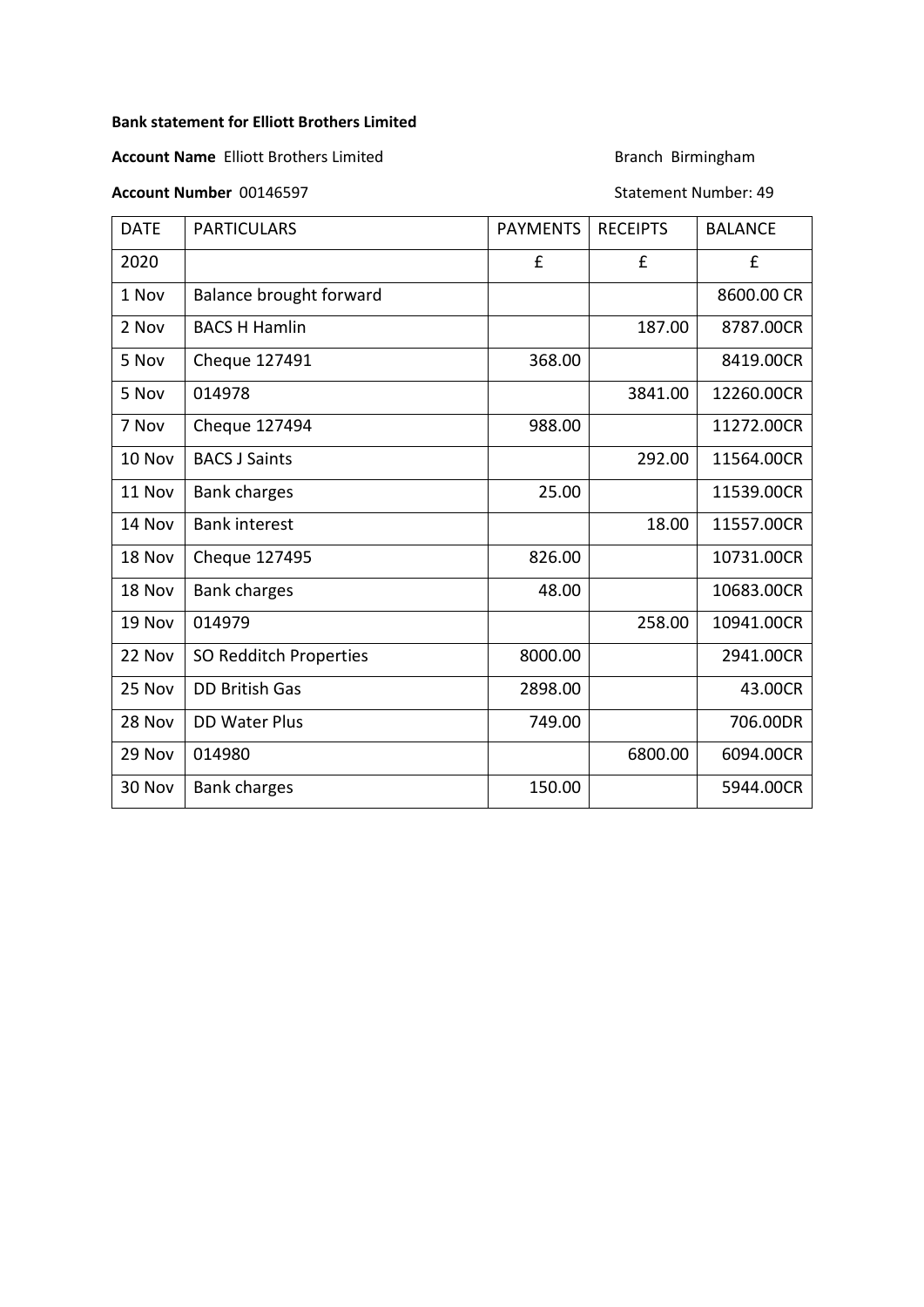# **Exercise 2: Now you have to prepare a revised cashbook to include the entries on the bank statement that were not on your original cashbook (don't forget which side entries go on)**

| Dr       |             | Cashbook (bank columns) |        |         | Cr          |
|----------|-------------|-------------------------|--------|---------|-------------|
| 2020     | Details     | f                       | 2020   | Details | $\mathbf f$ |
|          | Balance b/d |                         |        |         |             |
|          |             |                         |        |         |             |
|          |             |                         |        |         |             |
|          |             |                         |        |         |             |
|          |             |                         |        |         |             |
|          |             |                         |        |         |             |
|          |             |                         |        |         |             |
|          |             |                         |        |         |             |
| 30 Nov   | Balance     |                         | 30 Nov | Balance |             |
| $01$ Dec | Balance b/d |                         |        |         |             |

Now produce the Revised cashbook for the new entries to bring the cashbook up to date:

**Does the figure on your bank reconciliation statement add up to the balance on the bank statement? Possibly not. Why not?** Well, there are things called timing issues. If a cheque has been written to a supplier but they have not banked it yet, it will be showing in the cash book but not on the bank statement, so we must take it off the cash book using a bank reconciliation statement. Similarly, if a payment has been received and noted in the cashbook, and it has not appeared on the bank statement we will have to take it off the cashbook using a bank reconciliation statement.

Make sure you add on cheques written but not banked and you take off payments received but not yet credited to bank account.

Don't forget to put the figure from your revised cashbook at the top of the bank reconciliation statement.